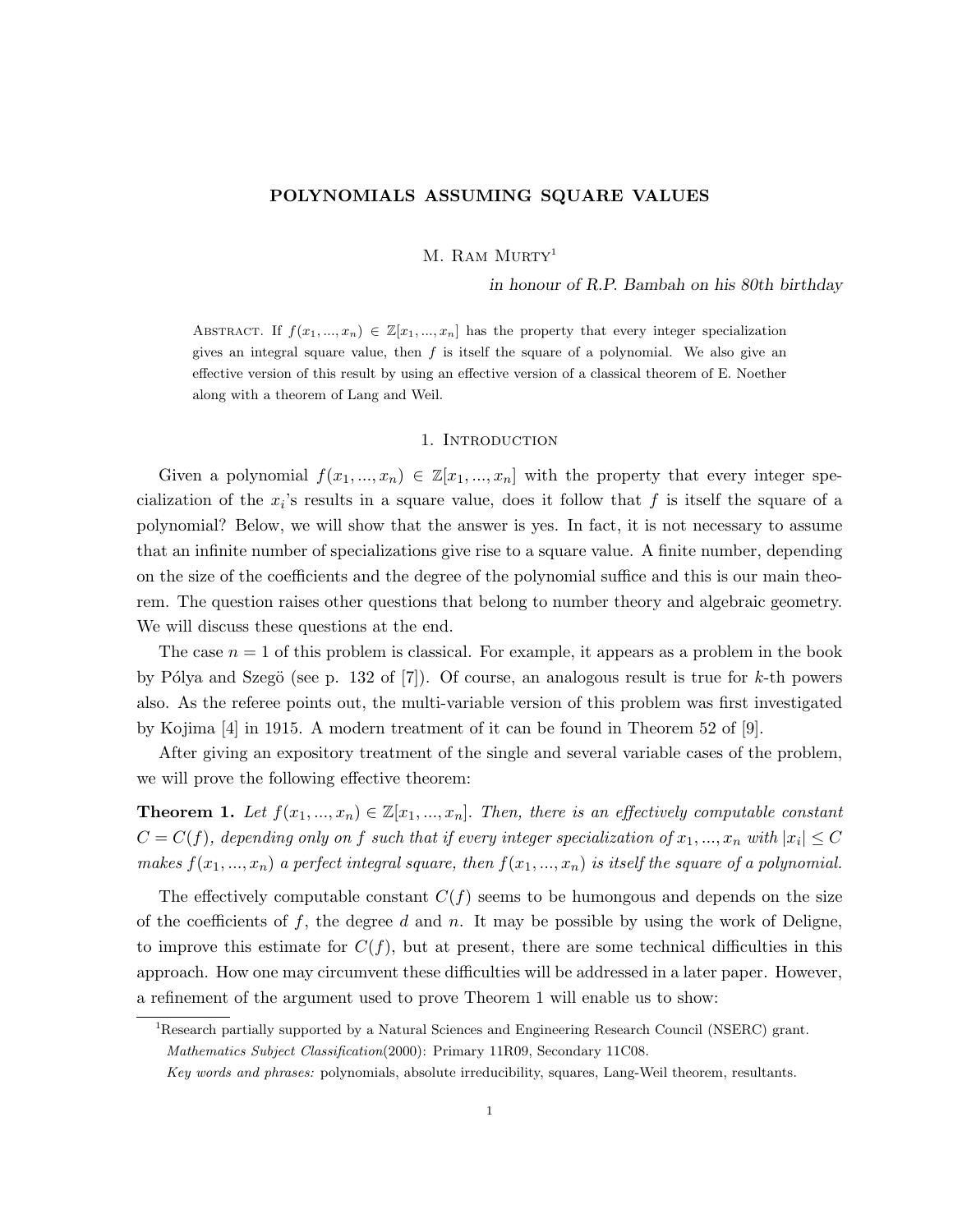**Theorem 2.** Let  $f(x_1, ..., x_n) \in \mathbb{Z}[x_1, ..., x_n]$  have total degree d and let

$$
k = \binom{n+d-1}{n}.
$$

Let ||f|| denote the sum of the absolute values of all the coefficients of f. Put  $\psi = 2dt^{2^t}$  where  $t = (d+1)(d+2)/2$ . If for all integer specializations with  $0 \le a_i \le H$  where

$$
H = 2\max(6d\psi, 9(d-1)^{2}(d-2)^{2}, 1319007) + k^{2^{k}}\log 4||f||,
$$

we have that  $f(a_1, ..., a_n)$  is a perfect square, then  $f(x_1, ..., x_n)$  is itself the square of a polynomial.

## 2. Preliminaries

We begin by recalling several results we will need in the later discussion. These are of interest in their own right. The first concerns an old result due to Schur [10]. Given a polynomial  $f(x) \in \mathbb{Z}[x]$ , we say a prime p is a prime divisor of f if  $p|f(n)$  for some natural number n. An excellent introduction to the topic of prime divisors of polynomials can be found in [2].

**Lemma 3.** (Schur) Let  $f(x)$  be a non-constant polynomial with integer coefficients. Then f has infinitely many prime divisors.

**Proof.** The proof follows Euclid. We induct on the degree of f. For polynomials of degree one, this is clear. Let

$$
f(x) = a_n x^n + a_{n-1} x^{n-1} + \dots + a_1 x + a_0.
$$

If  $a_0 = 0$ , we are done by induction, so we may suppose  $a_0 \neq 0$ . Since  $f(x)$  can assume the values  $\pm 1$  only a finite number of times, we deduce that f has at least one prime divisor. Suppose there are only finitely many such prime divisors,  $p_1, ..., p_r$  (say). For each natural number m, let  $N_m = (p_1 \cdots p_r)^m a_0$  and consider

$$
f(N_m) = a_0(a_n a_0^{n-1} (p_1 \cdots p_r)^{nm} + \cdots + a_1 a_0 (p_1 \cdots p_r) + 1).
$$

For  $m$  sufficiently large, the term in the parentheses above is in absolute value greater than 1 and coprime to  $p_1 \cdots p_r$ . This is a contradiction.  $\Box$ 

We also need to recall some basic facts about resultants (see p. 200ff of  $[5]$ ). Let R be a commutative ring. Given two polynomials

$$
f(x) = a_n x^n + a_{n-1} x^{n-1} + \dots + a_1 x + a_0
$$

and

$$
g(x) = b_m x^m + b_{m-1} x^{m-1} + \dots + b_1 x + b_0
$$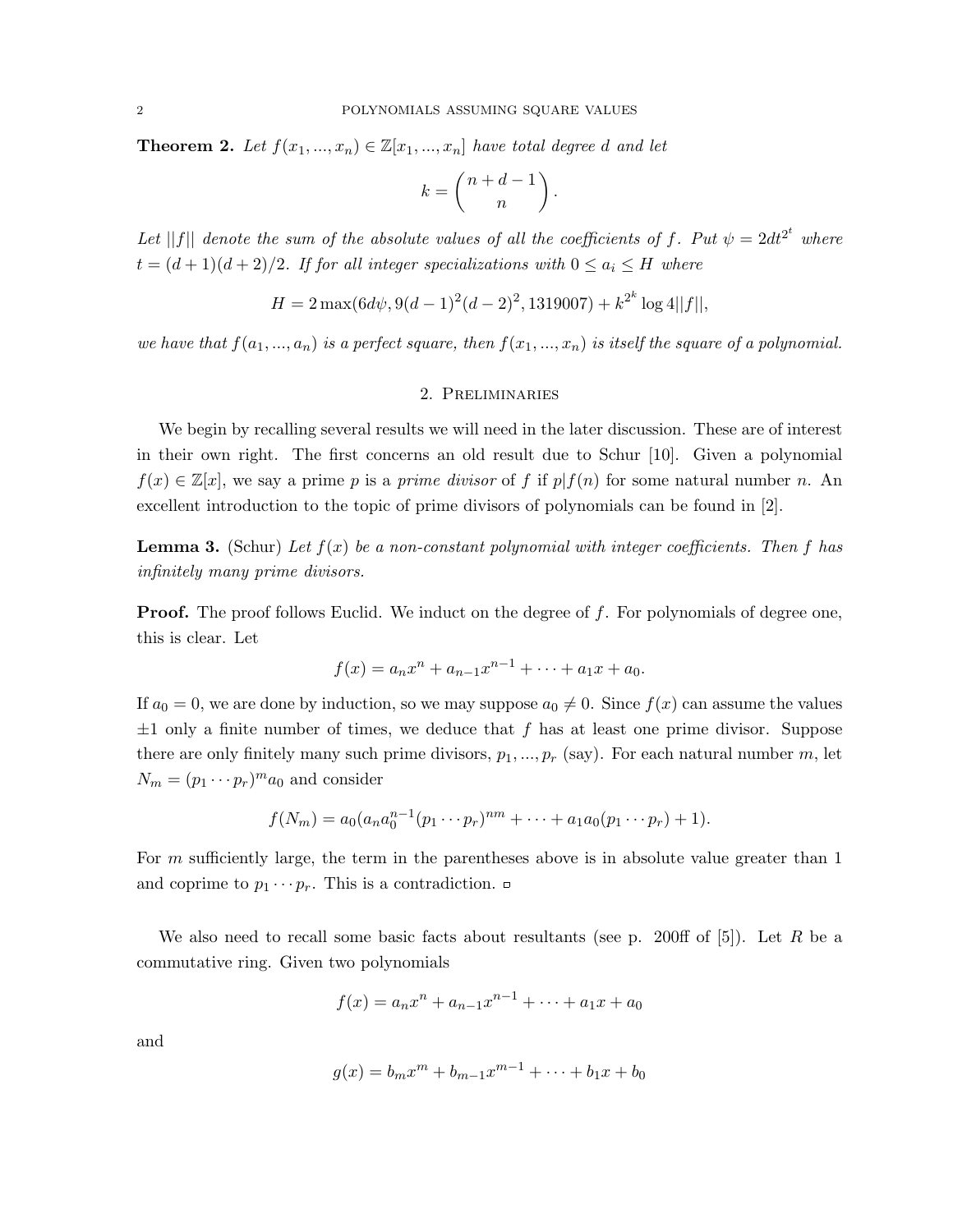in R[x], we define the resultant  $R(f, g)$  to be the determinant of the  $(m + n) \times (m + n)$  matrix

$$
\begin{pmatrix}\n a_n & a_{n-1} & \cdots & a_0 & 0 & \cdots & 0 \\
a_n & a_{n-1} & \cdots & a_0 & \cdots & 0 \\
& \cdots & \cdots & & & \\
& a_n & \cdots & a_0 & \\
& b_m & b_{m-1} & \cdots & b_0 & 0 & \cdots & 0 \\
& b_m & b_{m-1} & \cdots & b_0 & \cdots & 0 \\
& \cdots & \cdots & & & \\
& & \cdots & \cdots & & \\
& & & & b_m & \cdots & b_0\n\end{pmatrix}
$$

It is not hard to see that there are polynomials  $A(x), B(x) \in R[x]$  so that

$$
A(x)f(x) + B(x)g(x) = R(f, g).
$$

It is well-known that if the coefficients of f and g lie in a field K such that  $a_n b_m \neq 0$  and f, g split into factors of degree 1 in  $K[x]$ , then  $R(f,g) = 0$  if and only if f and g have a common root (see p. 203 of [5]). In particular, if  $f(x) \in \mathbb{Z}[x]$  has n distinct roots in  $\mathbb{C}$ , the natural number  $R(f, f')$  is non-zero. Thus, if  $f(x)$  is squarefree, that is, a product of distinct irreducible polynomials, then  $R(f, f')$  is non-zero.

### 3. THE CASE  $n = 1$

We can now prove:

**Theorem 4.** Suppose that  $f(x) \in \mathbb{Z}[x]$  is a polynomial such that  $f(n)$  is a perfect square for every integer n. Then  $f(x) = g(x)^2$  for some  $g(x) \in \mathbb{Z}[x]$ .

**Proof.** Since  $\mathbb{Z}[x]$  is a UFD, we may factor  $f(x)$  as a product of irreducible polynomials. By grouping the even powers of the irreducibles occurring in the factorization, we may write  $f(x) = g(x)^2 h(x)$  where  $h(x)$  is squarefree, that is, a product of distinct irreducible polynomials. Let us suppose that the degree of h is  $\geq 1$ . By Lemma 3, h has infinitely many prime divisors and so we choose one p which is coprime to  $R(h, h')$ . Thus, there is a natural number n so that  $p|h(n)$ . Hence  $p|f(n)$ . As  $f(n)$  is a perfect square, we see that the power of p dividing  $f(n)$  is an even power. The same must be true for  $h(n)$ . Thus,  $p^2|h(n)$ . Now,  $h(n+tp) \equiv h(n) \pmod{p}$  so that by the same reasoning, we deduce  $p^2|h(n+tp)$ . However,  $h(n+tp) = h(n) + pth'(n)$  (mod  $p^2$ ) so that  $p|h'(n)$  if we choose t coprime to p (such as  $t = 1$  say). In particular,  $p|R(h, h')$  contrary to our choice of p. Thus, the degree of h is zero so that h must be a constant. This constant must be a square.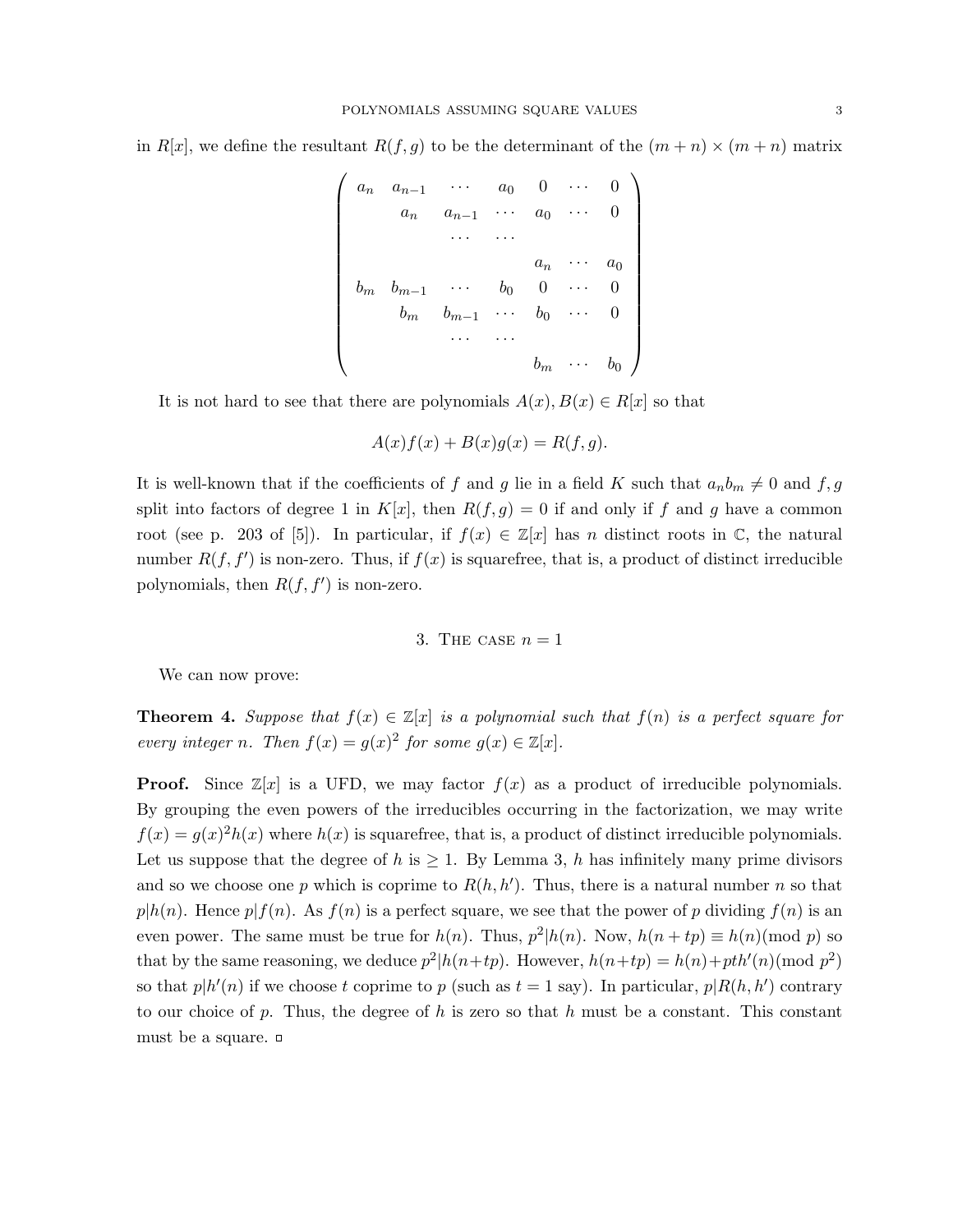# 4. The higher dimensional case

Before we begin the discussion of the multi-variable case, it is useful to recall the classical theorem that if R is a UFD then so is  $R[x]$ . In particular,  $\mathbb{Z}[x_1, ..., x_n] = \mathbb{Z}[x_1, ..., x_{n-1}][x_n]$  is a UFD. Given two polynomials  $f, g \in \mathbb{Z}[x_1, ..., x_n]$  we may consider them as polynomials in  $x_n$  with coefficients in  $\mathbb{Z}[x_1, ..., x_{n-1}]$ . Thus, we may consider the resultant  $R_{x_n}(f,g)$  as a polynomial in  $x_1, ..., x_{n-1}$ . By taking an algebraic closure of  $\mathbb{Q}(x_1, ..., x_{n-1})$ , we see that any polynomial factors as a product of linear factors, and we may deduce, as before that  $R_{x_n}(f,g) = 0$  if and only if f and g have a common root. In particular, if  $f_{x_n} = \partial f / \partial x_n$ , then  $R(f, f_{x_n}) = 0$  if and only if f and  $\partial f/\partial x_n$  have a common root. Thus, if f is squarefree, then the resultant  $R(f, f_{x_n}) \neq 0$ .

**Theorem 5.** (Kojima, 1915) Now suppose that we have  $f(x_1, ..., x_n) \in \mathbb{Z}[x_1, ..., x_n]$  having the property that every integer specialization of  $x_1, ..., x_n$  makes  $f(x_1, ..., x_n)$  a square. Then,  $f(x_1, ..., x_n)$  is the square of a polynomial.

**Proof.** We proceed by induction on the number of variables. As before, we may factor  $f = g^2 h$ , with h a squarefree polynomial. If h has fewer than n variables, we are done by induction. Suppose then that h is a polynomial of n variables. As h is squarefree, the resultant  $R(h, h_{x_n})$  (which is a polynomial in  $x_1, ..., x_{n-1}$ ) is not identically zero. Thus, we may choose  $(x_1, ..., x_{n-1}) = (a_1, ..., a_{n-1})$  so that the resultant  $R := R(h, h_{x_n})(a_1, ..., a_{n-1})$  is not zero. Thus,  $h(a_1, ..., a_{n-1}, x_n)$  is a non-zero polynomial in the single variable  $x_n$ . For otherwise, its derivative would also be zero and consequently  $R$  would be zero which is not the case. By Lemma 3, this polynomial has infinitely many prime divisors. Choose a prime  $p$  not dividing  $R$ . As before, there is an  $a_n$  so that  $p|h(a_1, ..., a_n)$ . As  $f(a_1, ..., a_n)$  is a square, we deduce  $p^2|h(a_1, ..., a_n)$ . The same is true for  $h(a_1, ..., a_n + p)$ . But then,

$$
h(a_1, ..., a_{n-1}, a_n + p) \equiv h(a_1, ..., a_n) + ph_{x_n}(a_1, ..., a_n) \pmod{p^2}
$$

from which we deduce that

$$
p|h_{x_n}(a_1,...,a_n)
$$

so that  $p|R$ , a contradiction.  $\Box$ 

#### 5. ABSOLUTELY IRREDUCIBLE POLYNOMIALS MOD  $p$

We now turn to the question of making Theorem 5 effective. The results we invoke form a chapter in classical elimination theory and we refer the reader to (pages 177-215) of [11]. We summarise these results below.

Recall that a polynomial f with coefficients in a field K is said to be absolutely irreducible if it is irreducible over the algebraic closure of K.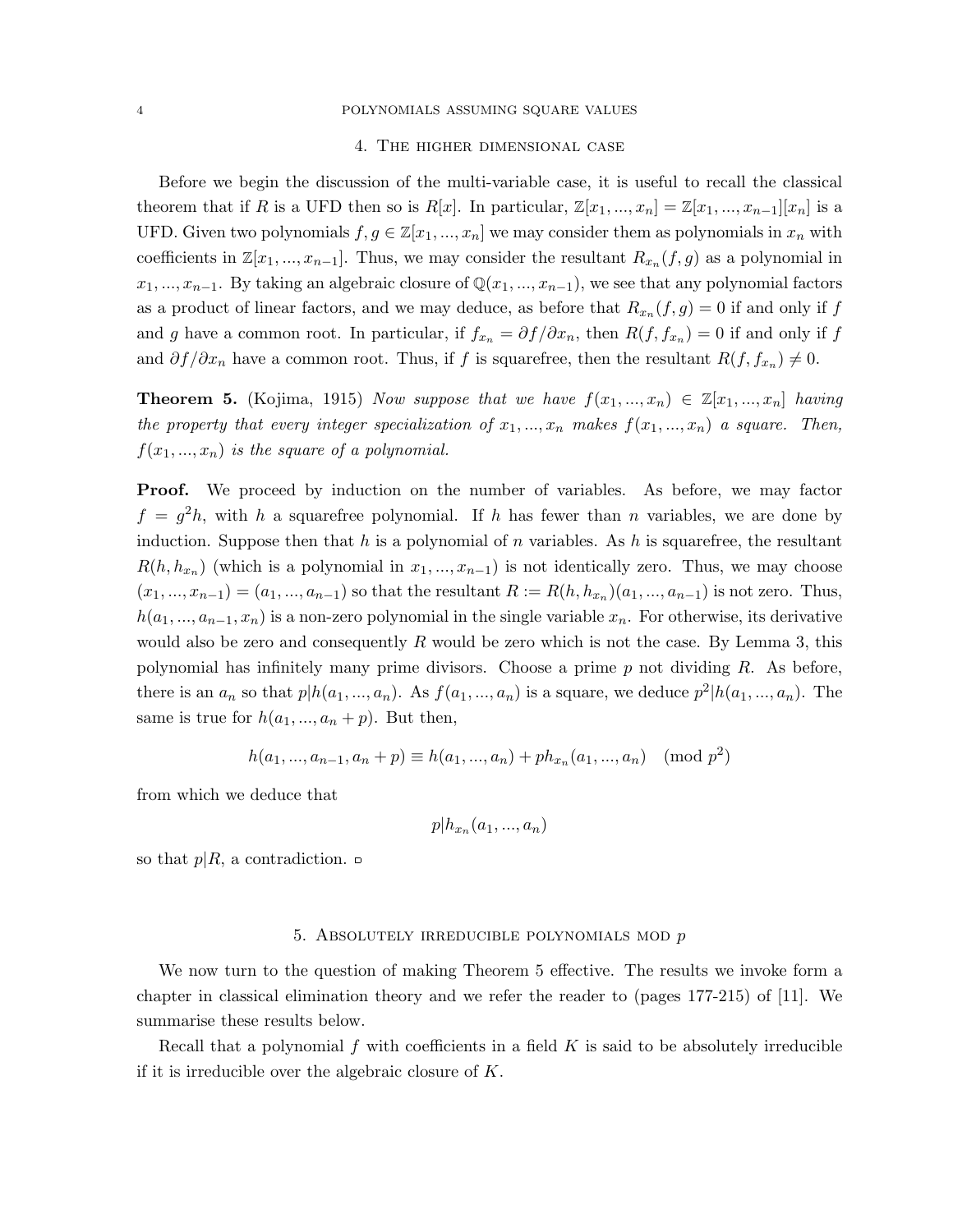Let  $f(x_1, \ldots, x_n) \in \mathbb{Z}[x_1, \ldots, x_n]$  be a polynomial of the form  $g^2h$  with h non-constant. Let us note that a polynomial of the form

$$
y^2 - f(x_1, ..., x_n) \tag{1}
$$

with  $f(x_1, ..., x_n) \in \mathbb{Z}[x_1, ..., x_n]$  is irreducible over  $\overline{\mathbb{Q}}$ . For if it is reducible, it must be a product of two factors which are linear in y and this can only happen only if the discriminant  $4f(x_1, ..., x_n)$ is a perfect square, which is not the case, by hypothesis. Thus, (1) is absolutely irreducible over Q.

Given a polynomial  $f(x_1, ..., x_n)$ , suppose we can find a prime p such that the number of solutions  $(x_1, ..., x_n, y) \mod p$  of the congruence

$$
y^2 \equiv f(x_1, ..., x_n) \pmod{p}
$$

is strictly less than  $p^n$ . Then, there is an *n*-tuple  $(a_1, ..., a_n)$  so that

 $f(a_1, ..., a_n)$ 

is not a square mod  $p$ . Under which conditions can we do this? If the polynomial  $(1)$  is absolutely irreducible, that is irreducible over  $\overline{\mathbb{F}}_p$ , then a famous theorem of Lang and Weil[6] allows us to do this. The question that arises now is if we can find a prime  $p$  for which  $(1)$  is absolutely irreducible mod p.

Given a polynomial f with integer coefficients, we denote by  $||f||$  the sum of the absolute values of its coefficients. Clearly,  $||fg|| \leq ||f|| ||g||$ . However, a more natural height function for polynomials is given by taking the maximum of the absolute values of the coefficients of  $f$ and denoting this by  $H(f)$ . It is evident that  $H(f) \leq ||f|| \leq C(d,n)H(f)$ , where  $C(d,n)$  is a constant depending on the number of variables and the total degree d. In fact, we may take

$$
C(d, n) = \binom{d+n}{n},
$$

by a simple calculation. Thus, the two heights are comparable.

Proposition 6. (Gelfond's inequality)

$$
H(f_1)\cdots H(f_r) \leq e^{d_1+\cdots+d_n}H(f_1\cdots f_r),
$$

where  $d_i$  is the degree in  $x_i$  of the product  $f_1 \cdots f_r$ .

**Proof.** See page 229 of [3].  $\Box$ 

**Corollary 7.** If  $f|g$ , then  $||f|| \leq c_1(d,n)||g||$  for some effectively computable constant  $c_1(d,n)$ depending only on n and the total degree d of g.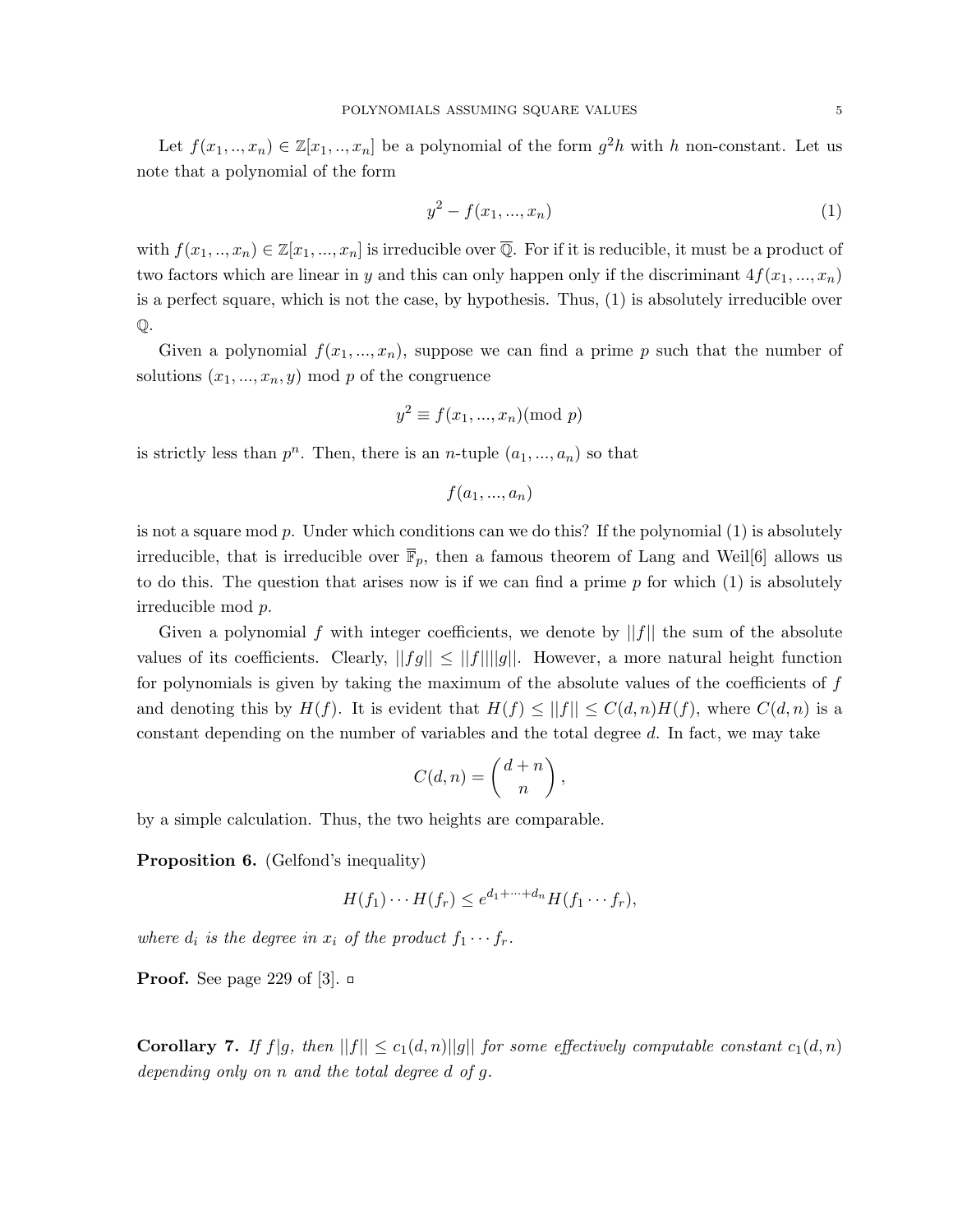How is all this relevant to our situation? As before, let us write  $f = g^2 h$ , with h a squarefree polynomial. Then, by Corollary 7, we have that  $||h|| \leq c_1(d,n)||f||$ . We will need to use this inequality in applying the following theorem due to E. Noether, in our context.

**Proposition 8.** (E. Noether, 1922) Let K be a field. Given a polynomial

$$
f(x_1, ..., x_n) = \sum_{i_1 + \dots + i_n \leq d} a_{i_1, ..., i_n} x_1^{i_1} \cdots x_n^{i_n} \in K[x_1, ..., x_n],
$$

there exist forms  $g_1, ..., g_s$  in variables  $A_{i_1, ..., i_n}$  with  $i_1 + \cdots + i_n \leq d$ , such that the polynomial  $f(x_1,...,x_n)$  is reducible over  $\overline{K}$  or of degree  $\lt d$  if and only if all the s polynomials  $g_j$  vanish when we specialize  $A_{i_1,\dots,i_n}$  with  $a_{i_1,\dots,i_n}$ . Moreover, if

$$
k = \binom{n+d-1}{n},
$$

then the degree of  $g_j$  is bounded by  $k^{2^k}$ . These forms depend only on n and d and are independent of the field  $K$  in the sense that if the characteristic of  $K$  is zero, they are fixed forms with rational integer coefficients, while if the characteristic of K is a prime p, they are obtained by reducing the integral coefficients modulo  $p$ . In the case characteristic of  $K$  is zero, then

$$
||g_j|| \le 4^{k^{2^k}}, \quad 1 \le j \le s.
$$

**Proof.** See page 190 of [11].  $\Box$ 

**Corollary 9.** Let k be as in the previous proposition. Given a polynomial  $f(x_1, ..., x_n) \in$  $\mathbb{Z}[x_1, ..., x_n]$ , which is absolutely irreducible, there exists a natural number  $N_f$  such that

$$
N_f \le (4||f||)^{k^{2^k}},
$$

and f is absolutely irreducible mod p for every prime p coprime to  $N_f$ .

**Proof.** By Proposition 8, there is a polynomial  $g_j$  such that when we specialize to the coefficients of f, the value of  $g_j$  is a non-zero integer. We let  $N_f$  be the smallest of the absolute values of the non-zero values among the  $g_j$ 's thus obtained. Since the coefficients of f are bounded by  $H(f)$ , and the degree of  $g_j$  is bounded by  $k^{2^k}$ , we get

$$
0 < N_f \le ||g_j|| ||f||^{k^{2^k}} \le (4||f||)^{k^{2^k}}.
$$

Moreover, for every prime p coprime to  $N_f$ , we deduce by Noether's theorem that f is absolutely irreducible mod  $p$ . This completes the proof.  $\Box$ 

We will need the following effective version of the theorem of Lang and Weil, proved by Schmidt [11].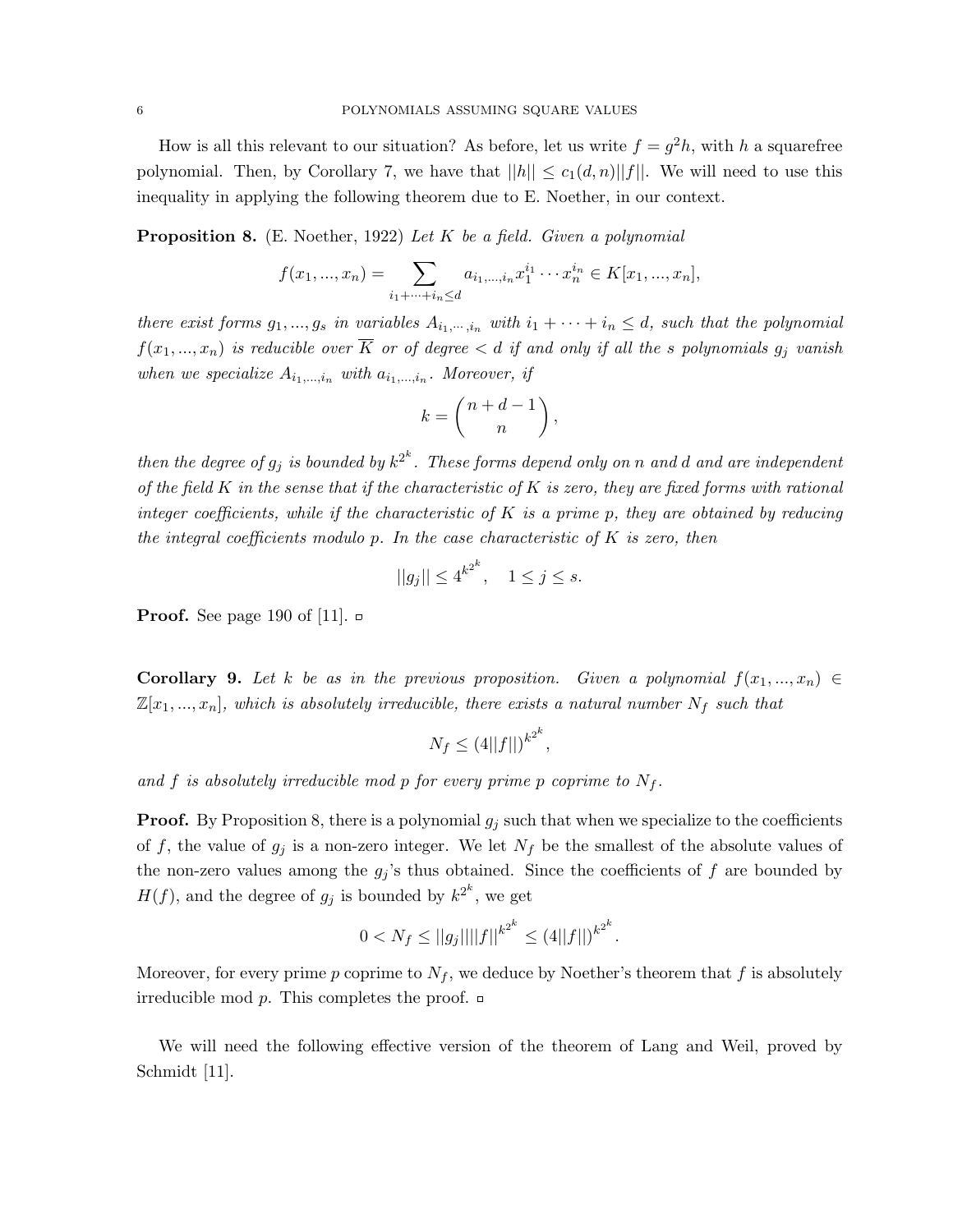**Proposition 10.** Let  $F(x_1,...,x_n)$  be a polynomial over  $\mathbb{F}_p$  which is of total degree  $d > 0$  and absolutely irreducible. Let N be the number of zeros of F in  $\mathbb{F}_p^n$ . Then,

$$
|N - p^{n-1}| \le p^{n-2}(\omega(p, d) + 2d\psi),
$$

where

$$
\omega(p, d) = (d - 1)(d - 2)p^{1/2} + d^2,
$$

and  $\psi = 2dt^{2^t}$  with  $t = (d+1)(d+2)/2$ .

# 6. Proof of Theorem 1

We apply Corollary 9 to the polynomial

$$
F(x_1, ..., x_n, y) := y^2 - f(x_1, ..., x_n).
$$

Thus, if p is coprime to  $N_F$ , F is absolutely irreducible mod p. By Proposition 10, the number of zeros  $N \mod p$  satisfies

$$
|N - p^n| \le p^{n-1}(\omega(p, d) + 2d\psi).
$$

Of these zeros, the number with  $y = 0$  can be at most  $dp^{n-1}$  since the number of solutions of

$$
f(x_1, ..., x_n) \equiv 0 \pmod{p},
$$

is bounded by this quantity. So if, we let  $N^*$  be the number of zeros of F with  $y \neq 0$ , we get

$$
|N^* - p^n| \le p^{n-1}(\omega(p, d) + 2d\psi + d).
$$

In particular, the number of specializations mod p for which  $f(x_1, ..., x_n)$  is a perfect square mod p is

$$
\leq \frac{1}{2}p^{n} + \frac{1}{2}p^{n-1}(\omega(p, d) + 2d\psi + d)
$$

and this is strictly less than  $p^n$  if

$$
\omega(p, d) + 2d\psi + d < p.
$$

If we choose

$$
p > 6d\psi
$$
, and  $\sqrt{p} > 3(d-1)(d-2)$ ,

we see that

$$
\omega(p, d) + 2d\psi + d < p.
$$

So we need p coprime to  $N_F$  and  $p > \max(6d\psi, 9(d-1)^2(d-2)^2)$ . This completes the proof of Theorem 1.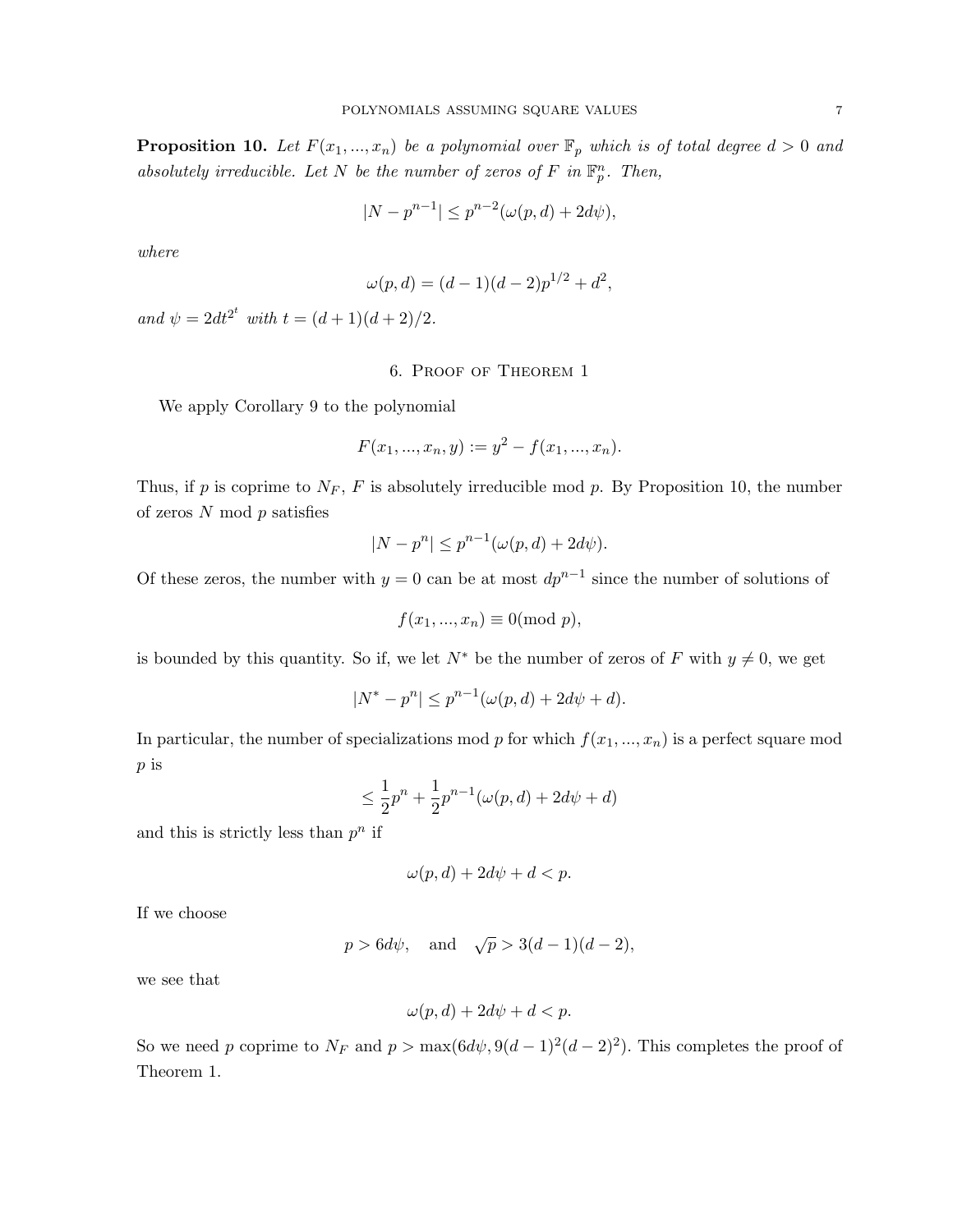# 7. Proof of Theorem 2

In the proof of Theorem 1, let us consider all specializations of  $f(a_1, ..., a_n)$  with  $0 \le a_i \le H$ with H given as in the statement of Theorem 2. We claim that there is a prime  $p < H$  which is coprime to  $N_F$  and satisfying

$$
p > C(d) := \max(6d\psi, 9(d-1)^2(d-2)^2).
$$

Indeed, by [12]

$$
\theta(H) := \sum_{p .998684H
$$

provided  $H \ge 1,319,007$ . Since  $H = 2(C(d) + \log N_F)$ , we see that

$$
\sum_{p < H, (p, N_F) = 1} \log p > \frac{9}{5} (C(d) + \log N_F) - \log N_F > 0
$$

and so there is a prime of the desired type. This completes the proof.

#### 8. Concluding remarks

It is clear that the bounds obtained in Theorems 1 and 2 are not optimal. However, Proposition 8 is optimal in the following sense. Ruppert [8] has shown that if  $f \in \mathbb{Z}[x, y]$  is absolutely irreducible and has deg  $_{x}f = m$ , deg  $_{y}f = n$  and height  $H(f) = H$ , then for any prime p with

$$
p > [m(n+1)n2 + (m+1)(n-1)m2]^{mn+(n-1)/2}H2mn+n-1,
$$

the reduction of f mod  $p$  is absolutely irreducible. Moreover, if we assume the Bouniakowsky conjecture [1] that predicts that for any irreducible polynomial  $g(t) \in \mathbb{Z}[t]$ ,  $g(n)/\delta$  is prime for infinitely many values of n (here,  $\delta = \gcd\{g(r) : r \in \mathbb{Z}\}\)$ , then there are infinitely many absolutely irreducible polynomials  $f \in \mathbb{Z}[x, y]$  which are reducible mod p where p is a prime with  $p > H^{2m}$ . Thus, in the case  $n = 2$ , the power of H in Proposition 8 cannot be substantially improved, modulo the Buniakowsky conjecture, which is generally believed. A closer examination of the proof in [8] shows that what is actually proved is that given  $f \in \mathbb{Z}[x, y]$ , there is a non-zero natural number  $N_f$  satisfying

$$
N_f < [m(n+1)n^2 + (m+1)(n-1)m^2]^{mn + (n-1)/2}H^{2mn+n-1},
$$

such that f is absolutely irreducible mod p whenever p is coprime to  $N_f$ . Thus, refining Proposition 8 will not lead to any substantial improvement of our bounds. It may be possible to improve these bounds by other techniques, partly geometric and partly analytic in nature. This will be investigated in a future paper.

Concerning the case of higher powers, the methods extend, in principle. However, getting definitive bounds is not all that straightforward by the methods of this paper. Part of the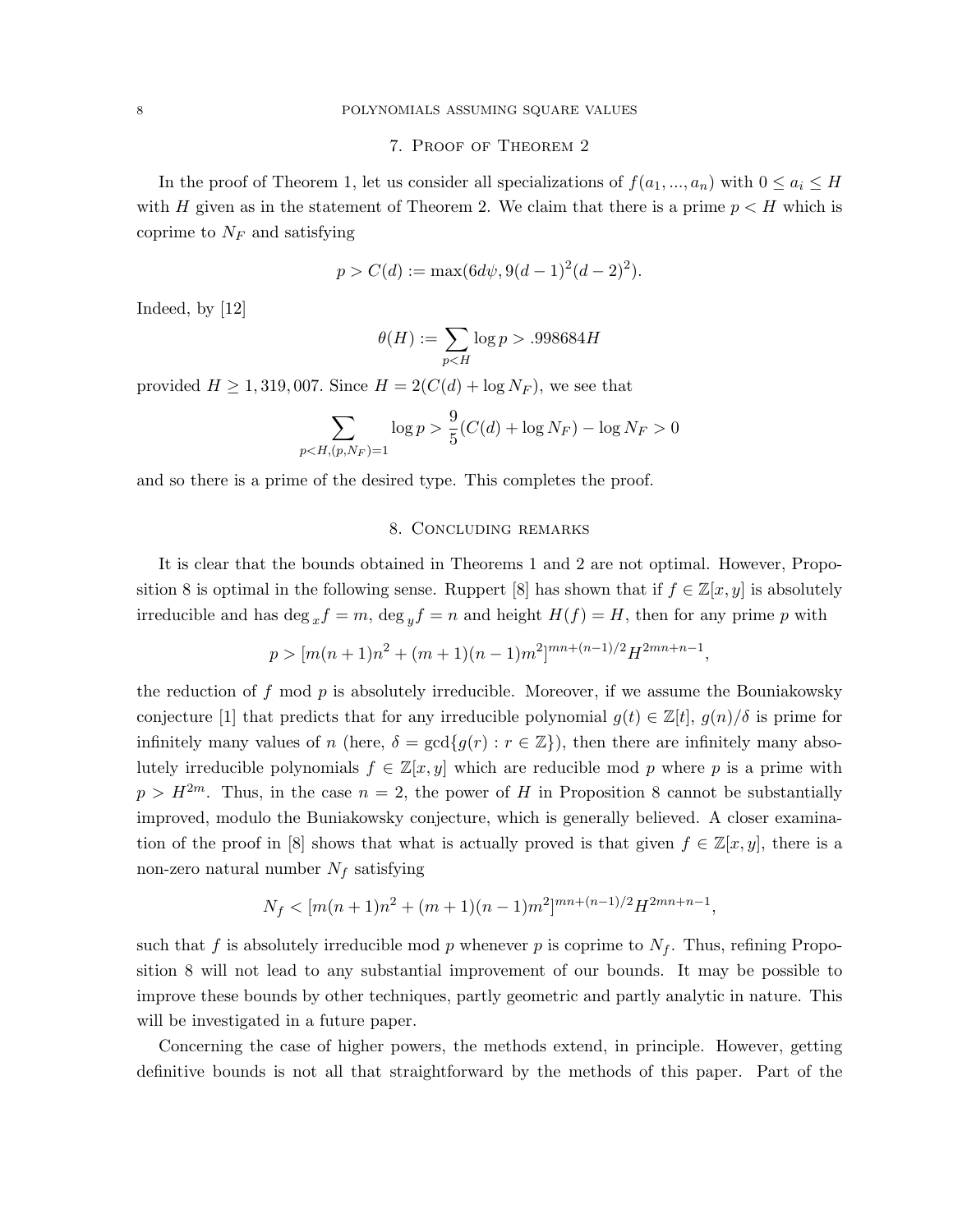difficulty is first to establish the absolute irreducibility of the polynomial

$$
y^k - f(x_1, \ldots, x_n),
$$

when  $f(x_1, \ldots, x_n)$  is not a perfect k-th power. This is easily done if k is prime and then the argument of this paper easily extends. Thus, one can proceed inductively in this fashion. It is clear that this will again lead to humongous bounds. Consequently, it is thus desirable to think of alternate ways in which better bounds can be obtained.

Acknowledgements. This paper was first presented at the Chandigarh conference in honour of Professor R.P. Bambah organized by Professors Madhu Raka and R.J. Hans-Gill. I thank them both for their kind hospitality. I would also like to thank Michael Roth, Dinesh Thakur and the referee for their comments on an earlier version of this paper.

## **REFERENCES**

- [1] V. Buniakowsky, Nouveaux théorèmes relatifs à la distinction des nombres premiers et à la décomposition des entiers en facteurs, Mém. Acad. Sci. St. Pétersbourg Sci. Math. Phys., 6 (1857), 305-329.
- [2] I. Gerst and J. Brillhart, Prime divisors of polynomials, American Math. Monthly, 78 (1971), 250-266.
- [3] M. Hindry and J. Silverman, Diophantine geometry, an introduction, Graduate Texts in Math., 201 Springer-Verlag, New York, 2000.
- [4] T. Kojima, Note on number-theoretical properties of algebraic functions, Tohoku Mathematical Journal, 8 (1915), Series 1, 24-37.
- [5] S. Lang, Algebra, Second edition, Addison-Wesley, 1984.
- [6] S. Lang and A. Weil, Number of points on varieties in finite fields, American Journal of Math., **76** (1954), 819-827.
- [7] G. Pólya and G. Szegö, Problems and Theorems in Analysis II, translated from the German by C.E. Billigheimer, Classics in Mathematics, Springer-Verlag, 1998.
- [8] W. M. Ruppert, Reducibility of polynomials  $f(x, y)$  modulo p, Journal of Number Theory, 77 (1999), 62-70.
- [9] A. Schinzel, Polynomials with special regard to reducibility, Cambridge University Press, 2000.
- [10] I. Schur, Uber die existenz unendlich vieler primzahlen in einiger speziellen arithmetischen ¨ progressionen, S-B Berlin Math. Ges., 11 (1912), 40-50.
- [11] W. Schmidt, Equations over finite fields, An elementary approach, Springer Lecture Notes, 536, 1976.